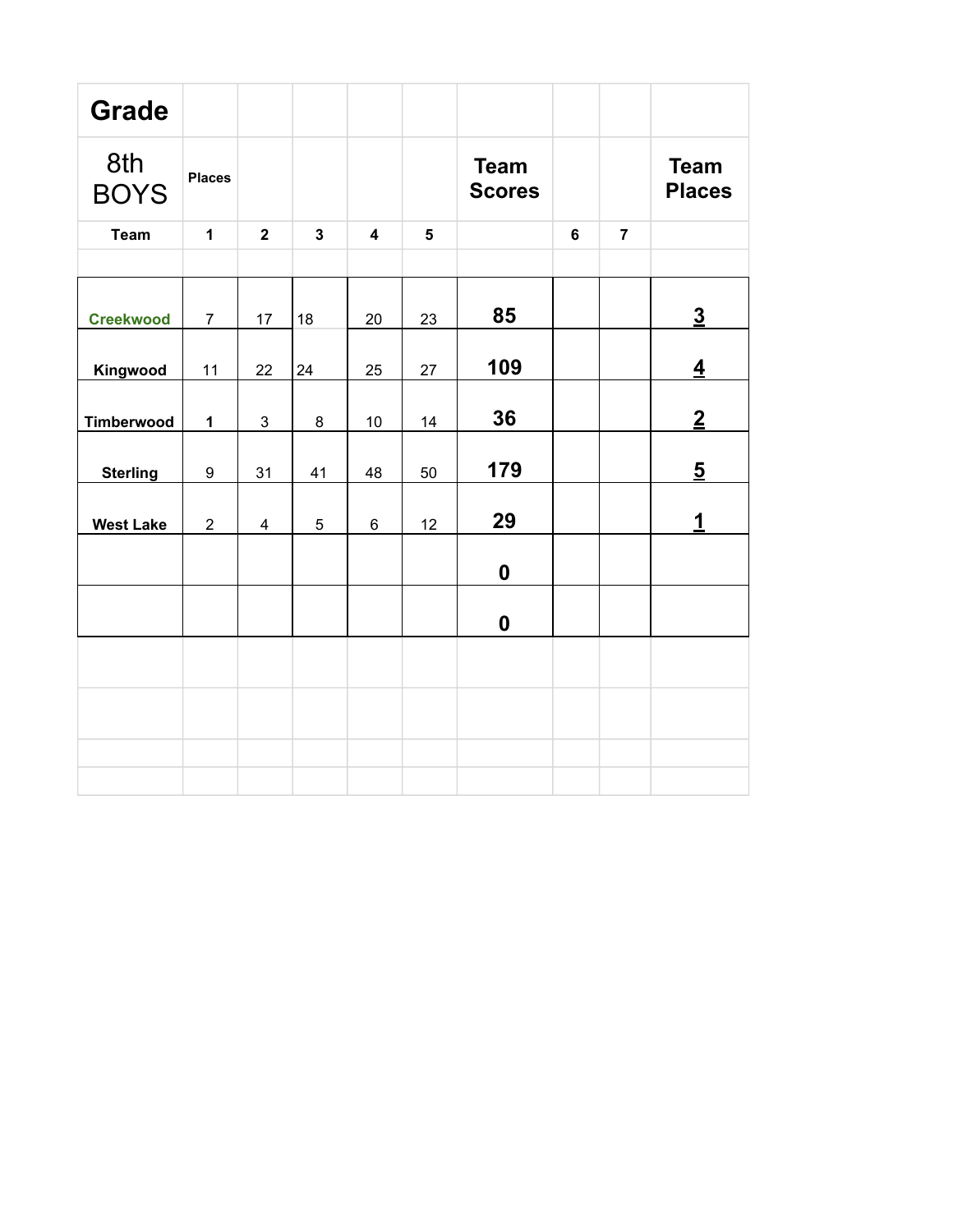|                | 8th Grade Boys          |                     |                   |                |          |          |               |                |             |            |       |            |           |            |        |       |      |
|----------------|-------------------------|---------------------|-------------------|----------------|----------|----------|---------------|----------------|-------------|------------|-------|------------|-----------|------------|--------|-------|------|
|                | Last Name               | First Name          | School            | Place          | Time     |          | Last Name     | First Name     | School      | Place      | Time  |            | Last Name | First Name | School | Place | Time |
| $\mathbf{1}$   | DelaCruz                | Miguel              | <b>TMS</b>        | $\mathbf{1}$   | 11'49    | 44       | Perthuis      | Tγ             | CMS         | 44         | 16'47 | 87         |           |            |        |       |      |
| $\overline{2}$ | Menke                   | Lance               | <b>WLMS</b>       | $\overline{2}$ | 12'24    | 45       | Lewis         | Isaiah         | CMS         | 45         | 16'55 | 88         |           |            |        |       |      |
| 3              | Carrizales              | Armando             | <b>TMS</b>        | 3              | 12'29    | 46       | Johnson       | Jace           | <b>KMS</b>  | 46         | 17'10 | 89         |           |            |        |       |      |
| 4              | Clark                   | Landon              | <b>WLMS</b>       | 4              | 12'38    | 47       | Hernandez,    | Jose           | TMS         | 47         | 17'19 | 90         |           |            |        |       |      |
| 5              | Faerber                 | Cole                | WLMS              | 5              | 12'41    | 48       | Rosas         | Joseph         | SMS         | 48         | 17'20 | 91         |           |            |        |       |      |
| 6              | Galan                   | Jakob               | <b>WLMS</b>       | 6              | 12'47    | 49       | Rodriguez     | Sebastian      | WLMS        | 49         | 17'36 | 92         |           |            |        |       |      |
| $\overline{7}$ | Woody                   | Nate                | CMS               | $\overline{7}$ | 12'49    | 50       | <b>Travis</b> | Micah          | SMS         | 50         | 17'37 | 93         |           |            |        |       |      |
| 8              | Nettles                 | Eli                 | <b>TMS</b>        | 8              | 12'59    | 51       | Wolf          | Arnold         | SMS         | 51         | 17'39 | 94         |           |            |        |       |      |
| 9              | Jiminez                 | Anibal              | SMS               | 9              | 13'04    | 52       | Roberston     | Chris          | <b>TMS</b>  | 52         | 17'43 | 95         |           |            |        |       |      |
| 10             | Smeltzer                | Luke                | <b>TMS</b>        | 10             | 13'23    | 53       | Palliser      | Addison        | <b>TMS</b>  | 53         | 18'05 | 96         |           |            |        |       |      |
| 11             | Segura                  | Michael             | <b>KMS</b>        | 11             | 13'37    | 54       | Ayson         | Jacob          | <b>WLMS</b> | 54         | 18'11 | 97         |           |            |        |       |      |
| 12             | Heckman                 | Sam                 | <b>WLMS</b>       | 12             | 13'42    | 55       | Selph         | Christian      | <b>KMS</b>  | 55         | 19'12 | 98         |           |            |        |       |      |
| 13             | Mateu                   | Nicholas            | <b>WLMS</b>       | 13             | 13'49    | 56       | Virgen        | Jose           | SMS         | 56         | 19'18 | 99         |           |            |        |       |      |
| 14             | Scarborough             | Bobbie              | <b>TMS</b>        | 14             | 13'58    | 57       | Rubio         | Alexander      | SMS         | 57         | 19'20 | 100        |           |            |        |       |      |
| 15             | Joh                     | Ugo                 | <b>TMS</b>        | 15             | 14'00    | 58       | Bravo         | Brian          | <b>TMS</b>  | 58         | 19'21 | 101        |           |            |        |       |      |
| 16             | Acevedo                 | Daniel              | <b>WLMS</b>       | 16             | 14'19    | 59       | Garcia        | Benjamin       | <b>KMS</b>  | 59         | 19'31 | 102        |           |            |        |       |      |
| 17             | Segura                  | Ethan               | <b>CMS</b>        | 17             | 14'32    | 60       | Gee           | Noah           | <b>KMS</b>  | 60         | 19'42 | 103        |           |            |        |       |      |
| 18             | Igoe                    | Aiden               | <b>CMS</b>        | 18             | 14'36    | 61       | Small         | Jeremiah       | <b>CMS</b>  | 61         | 19'46 | 104        |           |            |        |       |      |
| 19             | Garcia                  | Victor              | <b>WLMS</b>       | 19             | 14'40    | 62       | Stoufflet     | Dylan          | <b>CMS</b>  | 62         | 19'52 | 105        |           |            |        |       |      |
| 20             | Holding                 | Westin              | <b>CMS</b>        | 20             | 14'42    | 63       | Gonzalez      | Aithan         | <b>KMS</b>  | 63         | 20'16 | 106        |           |            |        |       |      |
| 21             | Gallini                 | Angelo              | <b>WLMS</b>       | 21             | 14'45    | 64       | Gonzalez      | Elijah         | <b>WLMS</b> | 64         | 28'00 | 107        |           |            |        |       |      |
| 22             | White                   | Joaquin             | <b>KMS</b>        | 22             | 14'59    |          | 65   Mogqueda | <b>Bradley</b> | SMS         | <b>NR</b>  |       | 108        |           |            |        |       |      |
| 23             | Burningham              | Will                | <b>CMS</b>        | 23             | 15'00.56 | 66       | Ramos         | Rogelio        | <b>SMS</b>  | <b>NR</b>  |       | 109        |           |            |        |       |      |
| 24             | Castro                  | Daniel              | <b>KMS</b>        | 24             | 15'00.91 |          | 67   Saucedo  | David          | <b>SMS</b>  | <b>NR</b>  |       | 110        |           |            |        |       |      |
| 25             | West                    | Antonia             | <b>KMS</b>        | 25             | 15'03    |          | 68 Singleton  | Aaron          | SMS         | <b>NR</b>  |       | 111        |           |            |        |       |      |
| 26             | Kesner                  | Caden               | <b>WLMS</b>       | 26             | 15'04    | 69       | Walker        | Derrick        | SMS         | <b>NR</b>  |       | 112        |           |            |        |       |      |
| 27             | Barndt                  | Gregory             | <b>KMS</b>        | 27             | 15'12    |          | 70 Landeros   | Reagan         | <b>WLMS</b> | <b>NR</b>  |       | 113        |           |            |        |       |      |
| 28             | Patel                   | Reyhan              | <b>TMS</b>        | 28             | 15'22    | 71       | Noubani       | Omar           | <b>WLMS</b> | <b>DNS</b> |       | 114        |           |            |        |       |      |
| 29             | Cooper                  | Jayden              | <b>TMS</b>        | 29             | 15'26    |          | 72 Thompson   | Terry          | <b>WLMS</b> | <b>DNS</b> |       | 115        |           |            |        |       |      |
| 30             | Elledge                 | Parker              | <b>WLMS</b>       | 30             | 15'31    | 73       |               |                |             |            |       | 116        |           |            |        |       |      |
| 31             | Surita                  | Francisco           | SMS               | 31             | 15'37    | 74       |               |                |             |            |       | 117        |           |            |        |       |      |
| 32             | Rivas                   | Jesse               | <b>WLMS</b>       | 32             | 15'39    | 75       |               |                |             |            |       | 118        |           |            |        |       |      |
| 33             | Soto                    | Ben                 | <b>CMS</b>        | 33             | 15'43    | 76       |               |                |             |            |       | 119        |           |            |        |       |      |
| 34             | Gama                    | Alek                | <b>WLMS</b>       | 34             | 15'45    | 77       |               |                |             |            |       | 120        |           |            |        |       |      |
|                | 35 Macon                | Dakota              | TMS               | 35             | 15'46    | 78       |               |                |             |            |       | 121        |           |            |        |       |      |
|                | 36 Abreu-Price          | Nick                | CMS               | 36             | 15'57    | 79       |               |                |             |            |       |            |           |            |        |       |      |
|                | 37 Marroquin            | Jayden              | <b>WLMS</b>       | 37             | 16'14    | 80       |               |                |             |            |       | 122<br>123 |           |            |        |       |      |
|                | 38 Hanks                | Ethan               | CMS               | 38             | 16'15    | 81       |               |                |             |            |       | 124        |           |            |        |       |      |
|                | 39 GARCIA               |                     | <b>TMS</b>        |                | 16'18    | 82       |               |                |             |            |       | 125        |           |            |        |       |      |
|                |                         | JESE                | <b>TMS</b>        | 39<br>40       | 16'23    |          |               |                |             |            |       |            |           |            |        |       |      |
|                | 40 Austin               | Aaron               |                   |                |          | 83       |               |                |             |            |       | 126        |           |            |        |       |      |
|                | 41 Morales<br>42 Nguyen | Alejandro<br>Cayden | SMS<br><b>CMS</b> | 41             | 16'24    | 84       |               |                |             |            |       | 127        |           |            |        |       |      |
|                |                         |                     |                   | 42             | 16'25    | 85<br>86 |               |                |             |            |       | 128        |           |            |        |       |      |
|                | 43 Victoriian           | John                | <b>TMS</b>        | 43             | 16'41    |          |               |                |             |            |       | 129        |           |            |        |       |      |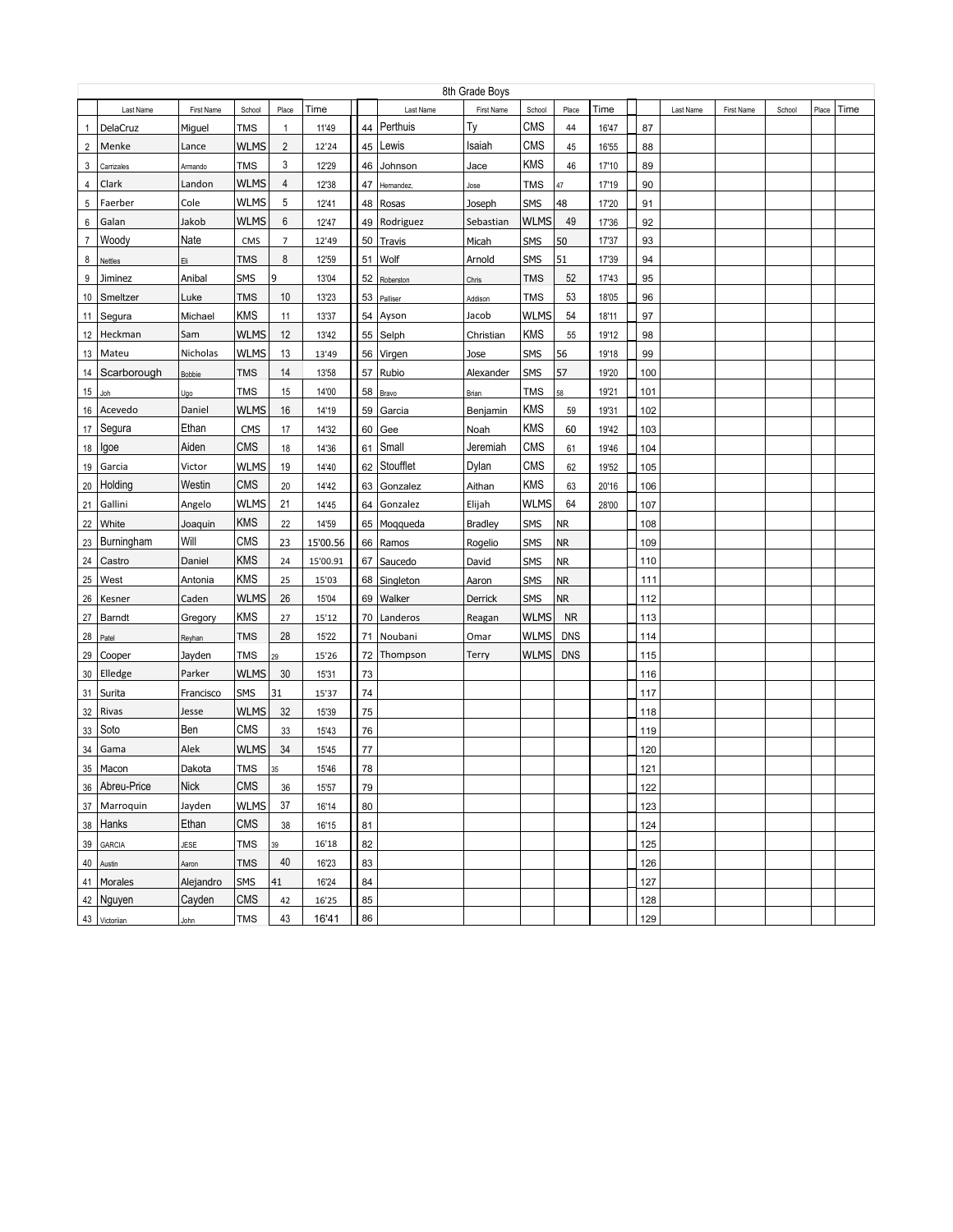|                 | <b>CREEKWOOD 8th GRADE BOYS</b> |               |            |              |  |        |           |            |        |      |  |  |  |  |
|-----------------|---------------------------------|---------------|------------|--------------|--|--------|-----------|------------|--------|------|--|--|--|--|
|                 | Last Name                       | First Name    | School     | Time         |  |        | Last Name | First Name | School | Time |  |  |  |  |
|                 | $1$ Buchan                      | <b>Drake</b>  | <b>CMS</b> | NR           |  | 31     |           |            |        |      |  |  |  |  |
|                 | $2 $ Woody                      | Nate          | <b>CMS</b> | 7            |  | 32     |           |            |        |      |  |  |  |  |
|                 | <sub>3</sub> Segura             | Ethan         | <b>CMS</b> | 17           |  | 33     |           |            |        |      |  |  |  |  |
|                 | $_4$ Holding                    | Westin        | <b>CMS</b> | 20           |  | 34     |           |            |        |      |  |  |  |  |
|                 | $5$   Igoe                      | Aiden         | <b>CMS</b> | 18           |  | 35     |           |            |        |      |  |  |  |  |
|                 | $_6$ Burningham                 | Will          | <b>CMS</b> | 23           |  | 36     |           |            |        |      |  |  |  |  |
|                 | $7$ Soto                        | Ben           | <b>CMS</b> | $ 33\rangle$ |  | 37     |           |            |        |      |  |  |  |  |
|                 | 8 Lewis                         | Isaiah        | <b>CMS</b> | 45           |  | 38     |           |            |        |      |  |  |  |  |
|                 | 9 Perthuis                      | Ty            | <b>CMS</b> | 44           |  | $39\,$ |           |            |        |      |  |  |  |  |
|                 | $_{10}$ Nguyen                  | Cayden        | <b>CMS</b> | 42           |  | $40\,$ |           |            |        |      |  |  |  |  |
| 11              |                                 |               |            |              |  | 41     |           |            |        |      |  |  |  |  |
|                 | $_{12}$ Small                   | Jeremiah      | <b>CMS</b> | 61           |  | 42     |           |            |        |      |  |  |  |  |
|                 | $_{13}$ Fraizer                 | <b>Braden</b> | <b>CMS</b> | NR           |  | 43     |           |            |        |      |  |  |  |  |
|                 | 14 Abreu-Price                  | <b>Nick</b>   | <b>CMS</b> | 36           |  | $44\,$ |           |            |        |      |  |  |  |  |
|                 | $_{15}$ Hanks                   | Ethan         | <b>CMS</b> | 38           |  | 45     |           |            |        |      |  |  |  |  |
|                 | 16 Stoufflet                    | DylaN         | <b>CMS</b> | 62           |  | 46     |           |            |        |      |  |  |  |  |
| 17              |                                 |               |            |              |  | $47\,$ |           |            |        |      |  |  |  |  |
| 18              |                                 |               |            |              |  | 48     |           |            |        |      |  |  |  |  |
| 19              |                                 |               |            |              |  | 49     |           |            |        |      |  |  |  |  |
| 20 <sub>2</sub> |                                 |               |            |              |  | 50     |           |            |        |      |  |  |  |  |
| 21              |                                 |               |            |              |  | 51     |           |            |        |      |  |  |  |  |
| 22              |                                 |               |            |              |  | 52     |           |            |        |      |  |  |  |  |
| 23              |                                 |               |            |              |  | 53     |           |            |        |      |  |  |  |  |
| 24              |                                 |               |            |              |  | 54     |           |            |        |      |  |  |  |  |
| 25              |                                 |               |            |              |  | 55     |           |            |        |      |  |  |  |  |
| 26              |                                 |               |            |              |  | 56     |           |            |        |      |  |  |  |  |
| 27              |                                 |               |            |              |  | 57     |           |            |        |      |  |  |  |  |
| 28              |                                 |               |            |              |  | 58     |           |            |        |      |  |  |  |  |
| 29              |                                 |               |            |              |  | 59     |           |            |        |      |  |  |  |  |
| $30\,$          |                                 |               |            |              |  | 60     |           |            |        |      |  |  |  |  |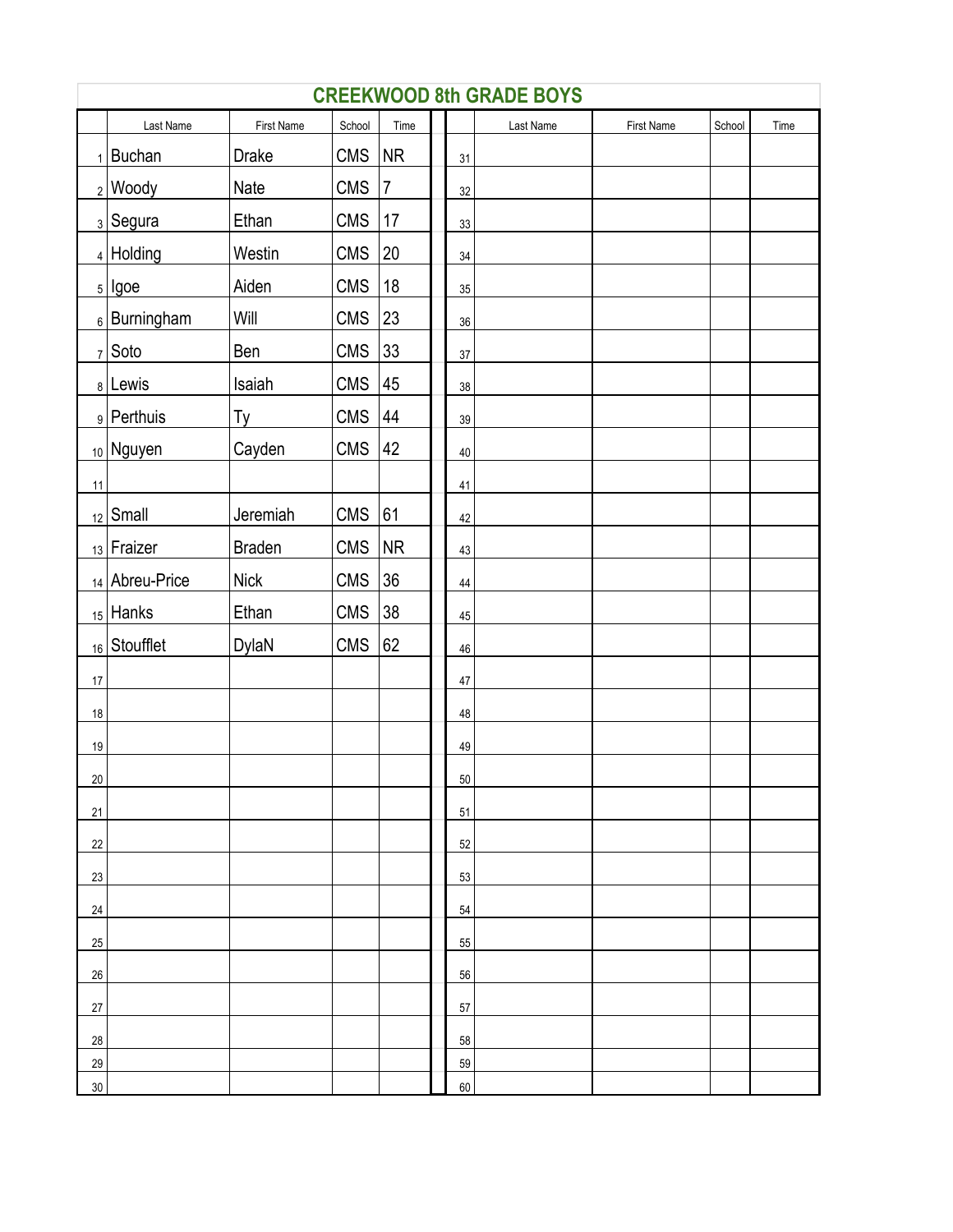|             | <b>KINGWOOD 8th GRADE BOYS</b> |            |            |      |  |        |           |            |        |      |  |  |  |  |
|-------------|--------------------------------|------------|------------|------|--|--------|-----------|------------|--------|------|--|--|--|--|
|             | Last Name                      | First Name | School     | Time |  |        | Last Name | First Name | School | Time |  |  |  |  |
|             | $1$ Barndt                     | Gregory    | <b>KMS</b> | 27   |  | 31     |           |            |        |      |  |  |  |  |
|             | 2 Castro                       | Daniel     | <b>KMS</b> | 24   |  | $32\,$ |           |            |        |      |  |  |  |  |
|             | 3 Garcia                       | Benjamin   | <b>KMS</b> | 59   |  | 33     |           |            |        |      |  |  |  |  |
|             | $4$ Gee                        | Noah       | <b>KMS</b> | 60   |  | $34\,$ |           |            |        |      |  |  |  |  |
|             | 5 Gonzalez                     | Aithan     | <b>KMS</b> | 63   |  | $35\,$ |           |            |        |      |  |  |  |  |
|             | $6$ Huyhn                      | Alex       | <b>KMS</b> | NR   |  | $36\,$ |           |            |        |      |  |  |  |  |
|             | 7 Johnson                      | Jace       | <b>KMS</b> | 46   |  | $37\,$ |           |            |        |      |  |  |  |  |
|             | 8 Moore                        | Cole       | <b>KMS</b> | NR   |  | $38\,$ |           |            |        |      |  |  |  |  |
|             | 9 Segura                       | Michael    | <b>KMS</b> | 11   |  | $39\,$ |           |            |        |      |  |  |  |  |
|             | $10$ Selph                     | Christian  | <b>KMS</b> | 55   |  | $40\,$ |           |            |        |      |  |  |  |  |
|             | $11$ West                      | Antonia    | <b>KMS</b> | 25   |  | 41     |           |            |        |      |  |  |  |  |
|             | $12$ White                     | Joaquin    | <b>KMS</b> | 22   |  | 42     |           |            |        |      |  |  |  |  |
| 13          |                                |            | <b>KMS</b> |      |  | 43     |           |            |        |      |  |  |  |  |
| 14          |                                |            | <b>KMS</b> |      |  | $44\,$ |           |            |        |      |  |  |  |  |
| 15          |                                |            | <b>KMS</b> |      |  | $45\,$ |           |            |        |      |  |  |  |  |
| $16\,$      |                                |            | <b>KMS</b> |      |  | 46     |           |            |        |      |  |  |  |  |
| 17          |                                |            | <b>KMS</b> |      |  | $47\,$ |           |            |        |      |  |  |  |  |
| 18          |                                |            |            |      |  | 48     |           |            |        |      |  |  |  |  |
| 19          |                                |            |            |      |  | 49     |           |            |        |      |  |  |  |  |
| $20\degree$ |                                |            |            |      |  | $50\,$ |           |            |        |      |  |  |  |  |
| 21          |                                |            |            |      |  | 51     |           |            |        |      |  |  |  |  |
| 22          |                                |            |            |      |  | 52     |           |            |        |      |  |  |  |  |
| 23          |                                |            |            |      |  | 53     |           |            |        |      |  |  |  |  |
| 24          |                                |            |            |      |  | 54     |           |            |        |      |  |  |  |  |
| 25          |                                |            |            |      |  | 55     |           |            |        |      |  |  |  |  |
| $26\,$      |                                |            |            |      |  | 56     |           |            |        |      |  |  |  |  |
| $27\,$      |                                |            |            |      |  | 57     |           |            |        |      |  |  |  |  |
| 28          |                                |            |            |      |  | 58     |           |            |        |      |  |  |  |  |
| 29          |                                |            |            |      |  | 59     |           |            |        |      |  |  |  |  |
| 30          |                                |            |            |      |  | 60     |           |            |        |      |  |  |  |  |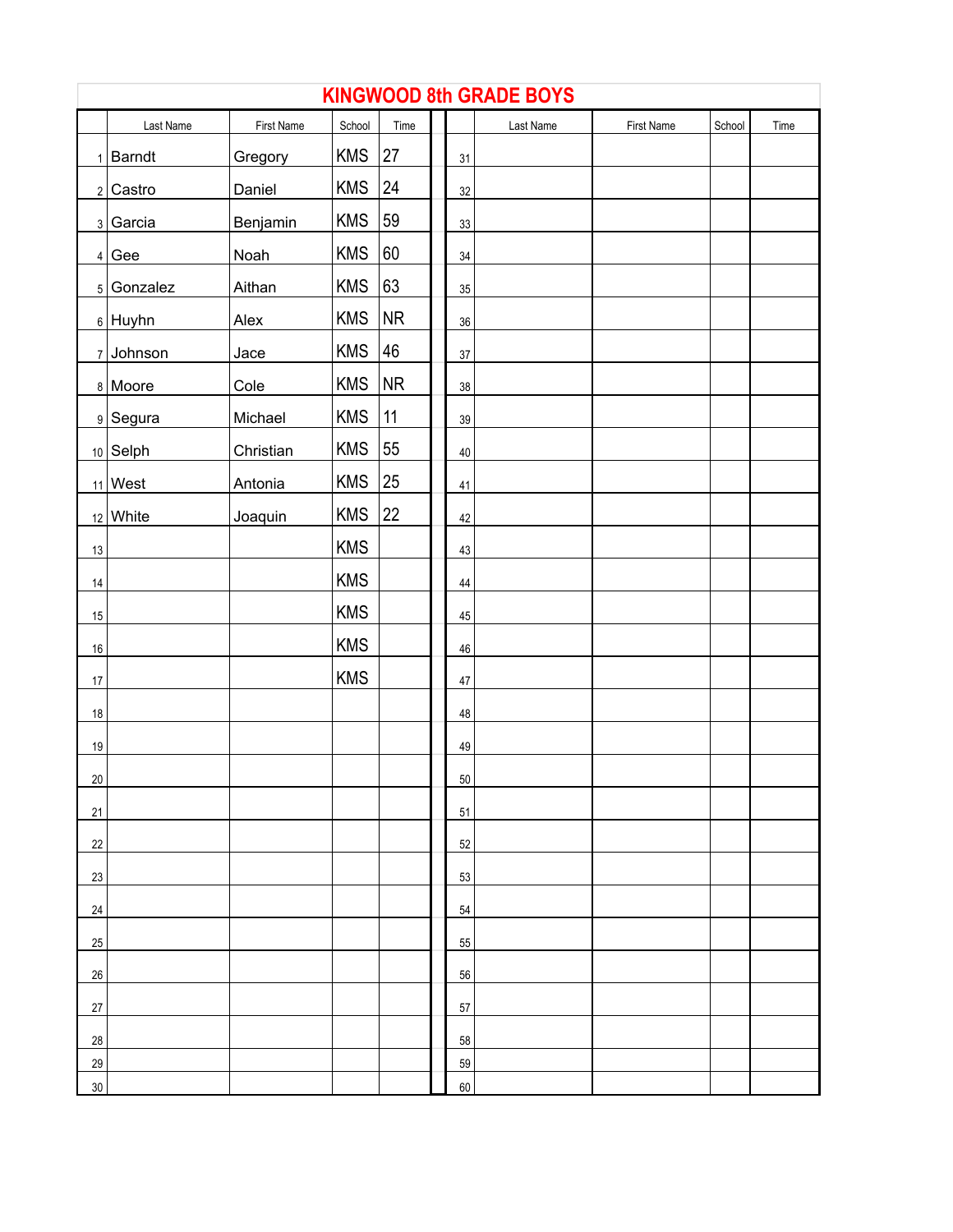|                 | n             |             |            |                |      |  |        |           |            |        |      |  |  |  |
|-----------------|---------------|-------------|------------|----------------|------|--|--------|-----------|------------|--------|------|--|--|--|
|                 | Last Name     | First Name  | School     |                | Time |  |        | Last Name | First Name | School | Time |  |  |  |
|                 | $1$ Joh       | Ugo         | <b>TMS</b> | 15             |      |  | 31     |           |            |        |      |  |  |  |
|                 | 2 Austin      | Aaron       | <b>TMS</b> | 40             |      |  | 32     |           |            |        |      |  |  |  |
|                 | 3 Carrizales  | Armando     | <b>TMS</b> | $\mathfrak{S}$ |      |  | 33     |           |            |        |      |  |  |  |
|                 | $4$ DelaCruz  | Miguel      | <b>TMS</b> | $\mathbf{1}$   |      |  | 34     |           |            |        |      |  |  |  |
|                 | 5 Nettles     | Eli         | <b>TMS</b> | $\bf 8$        |      |  | 35     |           |            |        |      |  |  |  |
|                 | 6 Palliser    | Addison     | <b>TMS</b> | 53             |      |  | 36     |           |            |        |      |  |  |  |
|                 | 7 Patel       | Reyhan      | <b>TMS</b> | 28             |      |  | 37     |           |            |        |      |  |  |  |
|                 | 8 Roberston   | Chris       | <b>TMS</b> |                |      |  | 38     |           |            |        |      |  |  |  |
|                 | 9 Scarborough | Bobbie      | <b>TMS</b> | 14             |      |  | $39\,$ |           |            |        |      |  |  |  |
|                 | 10 Smeltzer   | Luke        | <b>TMS</b> | $10$           |      |  | 40     |           |            |        |      |  |  |  |
|                 | 11 Victoriian | John        | <b>TMS</b> | 43             |      |  | 41     |           |            |        |      |  |  |  |
|                 | $12$ Macon    | Dakota      | <b>TMS</b> | 35             |      |  | 42     |           |            |        |      |  |  |  |
|                 | 13 Hernandez, | Jose        | <b>TMS</b> | $47\,$         |      |  | 43     |           |            |        |      |  |  |  |
|                 | $14$ Cooper   | Jayden      | <b>TMS</b> | 29             |      |  | 44     |           |            |        |      |  |  |  |
|                 | 15 Bravo      | Brian       | <b>TMS</b> | 58             |      |  | 45     |           |            |        |      |  |  |  |
|                 | 16 GARCIA     | <b>JESE</b> | <b>TMS</b> | 39             |      |  | 46     |           |            |        |      |  |  |  |
| 17              |               |             | <b>TMS</b> |                |      |  | 47     |           |            |        |      |  |  |  |
| 18              |               |             | <b>TMS</b> |                |      |  | 48     |           |            |        |      |  |  |  |
| 19              |               |             |            |                |      |  | 49     |           |            |        |      |  |  |  |
| 20 <sup>°</sup> |               |             |            |                |      |  | $50\,$ |           |            |        |      |  |  |  |
| 21              |               |             |            |                |      |  | 51     |           |            |        |      |  |  |  |
| 22              |               |             |            |                |      |  | 52     |           |            |        |      |  |  |  |
| 23              |               |             |            |                |      |  | 53     |           |            |        |      |  |  |  |
| 24              |               |             |            |                |      |  | 54     |           |            |        |      |  |  |  |
| $25\,$          |               |             |            |                |      |  | 55     |           |            |        |      |  |  |  |
| 26              |               |             |            |                |      |  | 56     |           |            |        |      |  |  |  |
| $27\,$          |               |             |            |                |      |  | 57     |           |            |        |      |  |  |  |
| 28              |               |             |            |                |      |  | 58     |           |            |        |      |  |  |  |
| 29              |               |             |            |                |      |  | 59     |           |            |        |      |  |  |  |
| $30\,$          |               |             |            |                |      |  | 60     |           |            |        |      |  |  |  |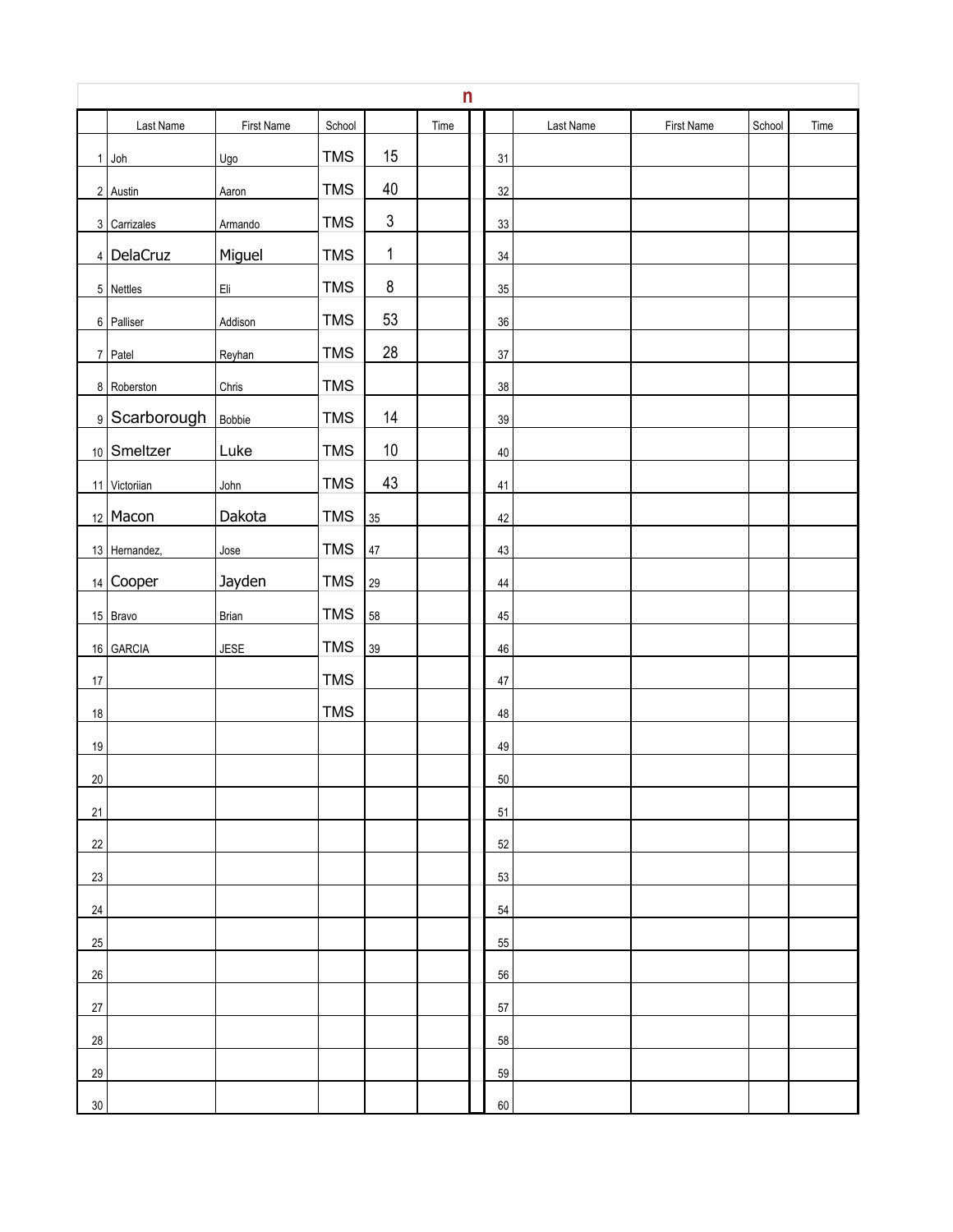|        | <b>STERLING 8th GRADE BOYS</b> |                |        |             |      |  |        |           |            |        |      |  |  |
|--------|--------------------------------|----------------|--------|-------------|------|--|--------|-----------|------------|--------|------|--|--|
|        | Last Name                      | First Name     | School |             | Time |  |        | Last Name | First Name | School | Time |  |  |
|        | $1$ Jiminez                    | Anibal         | SMS    | $\mathsf 9$ |      |  | 31     |           |            |        |      |  |  |
|        | 2 Morales                      | Alejandro      | SMS    | 41          |      |  | $32\,$ |           |            |        |      |  |  |
|        | 3 Moqqueda                     | <b>Bradley</b> | SMS    | ${\sf NR}$  |      |  | $33\,$ |           |            |        |      |  |  |
|        | 4 Ramos                        | Rogelio        | SMS    | ${\sf NR}$  |      |  | 34     |           |            |        |      |  |  |
|        | 5 Rosas                        | Joseph         | SMS    | 48          |      |  | 35     |           |            |        |      |  |  |
|        | $6$ Rubio                      | Alexander      | SMS    | 57          |      |  | 36     |           |            |        |      |  |  |
|        | $7$ Saucedo                    | David          | SMS    | <b>NR</b>   |      |  | $37\,$ |           |            |        |      |  |  |
|        | 8 Singleton                    | Aaron          | SMS    | ${\sf NR}$  |      |  | 38     |           |            |        |      |  |  |
|        | 9 Surita                       | Francisco      | SMS    | 31          |      |  | 39     |           |            |        |      |  |  |
|        | 10 Travis                      | Micah          | SMS    | 50          |      |  | $40\,$ |           |            |        |      |  |  |
|        | 11 Virgen                      | Jose           | SMS    | 56          |      |  | 41     |           |            |        |      |  |  |
|        | $12$ Walker                    | Derrick        | SMS    | ${\sf NR}$  |      |  | 42     |           |            |        |      |  |  |
|        | $13$ Wolf                      | Arnold         | SMS    | 51          |      |  | 43     |           |            |        |      |  |  |
| 14     |                                |                |        |             |      |  | 44     |           |            |        |      |  |  |
| 15     |                                |                |        |             |      |  | 45     |           |            |        |      |  |  |
| 16     |                                |                |        |             |      |  | 46     |           |            |        |      |  |  |
| $17\,$ |                                |                |        |             |      |  | 47     |           |            |        |      |  |  |
| 18     |                                |                |        |             |      |  | 48     |           |            |        |      |  |  |
| 19     |                                |                |        |             |      |  | 49     |           |            |        |      |  |  |
| 20     |                                |                |        |             |      |  | $50\,$ |           |            |        |      |  |  |
| 21     |                                |                |        |             |      |  | 51     |           |            |        |      |  |  |
| 22     |                                |                |        |             |      |  | 52     |           |            |        |      |  |  |
| 23     |                                |                |        |             |      |  | 53     |           |            |        |      |  |  |
| 24     |                                |                |        |             |      |  | 54     |           |            |        |      |  |  |
| $25\,$ |                                |                |        |             |      |  | 55     |           |            |        |      |  |  |
| 26     |                                |                |        |             |      |  | 56     |           |            |        |      |  |  |
| 27     |                                |                |        |             |      |  | 57     |           |            |        |      |  |  |
| 28     |                                |                |        |             |      |  | 58     |           |            |        |      |  |  |
| 29     |                                |                |        |             |      |  | 59     |           |            |        |      |  |  |
| $30\,$ |                                |                |        |             |      |  | 60     |           |            |        |      |  |  |